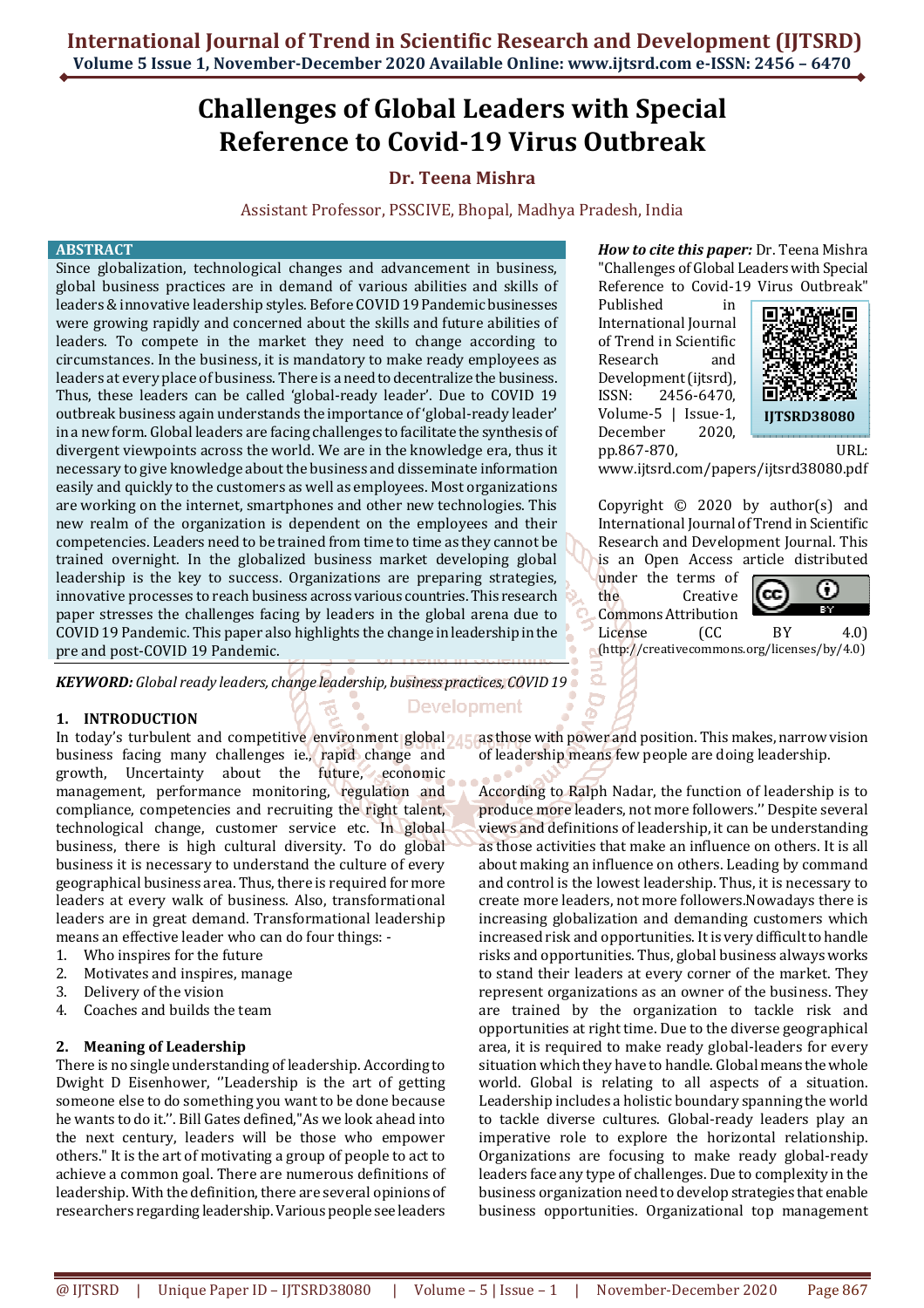involvement plays a vital role to create strategies. Organizational vision, strategy and policy are closely interlinked. Organizations set the direction to achieve the goal. Thus, there is a need to implement the right strategy at right time. It is also required to set flexible policies and strategies so that it can be changed according to the situation of the environment. Due to the dynamic world leaders have to face different situations and sometimes there is a need to change strategy. For the implementation of strategy active involvement of senior leaders is very significant. Due to various viewpoints of leadership, it is difficult how to implement global leadership. Researchers are researching finding various ways to implement global leadership. Thus, it is also necessary to understand leadership. Leadership is not a position. Leadership is the ability to influence others. In the global scene, there is a need to create more leaders, not more followers.

#### **2.1. Objective of the study**

- To explore the challenges facing by leaders in the global arena due to COVID 19 Pandemic.
- To highlights about the change leadership in the pre and post-COVID 19 Pandemic.

#### **3. LITERATURE REVIEW**

#### **3.1.1. Global Leadership during Pre-Corona-Virus Period**

The global market includes foreign as well as domestic markets. It includes the whole world or relating to all aspects of a situation. Thus, global leadership goes therefore beyond 'culture' and includes a holistic boundary spanning the world. Due to globalization, there is increasing complexity and diversity in the business. Global complexity deals with task context. This increases variety, interdependence due to all culture. Customer diversity deals with different markets, In governance, structure, employee background, motivations, legal system etc. Global connectivity is related to the relational context. Global leaders work in global activities that need to be aligned. They have to span organizational, cultural, political and institutional boundaries. According to Osland and Bird (2006), global leadership is said to differ in terms of the matter related to complexity, ethical challenges, building a learning environment, boundary-spanning etc.

Leadership development is a typical topic Global leadership is a challenging task. This becomes important for international business. There is a clear recognition of the link between Global leadership initiatives and overall business performance; most organizations fail to develop global leaders. According to Global Human Capital Trends 2014 engaging the 21st-century workforce need to develop for the organizations. Due to the huge geographical area of business, there is a need to develop more leaders. Prewitt James researched leadership and described how leadership skills necessary in a dynamic, global environment. Leadership is not a position just like management. According to Yukl 1998, leadership is an observable, understandable, and learnable setup of skills that can be learned by doing the effort. Leadership is the ability to influence others. It involves creating a vision of the organizational future, formulating a strategy for achieving that vision and communicating that vision to all members of the organization. A leader can take people and organization in a new direction with their leadership abilities.

#### **3.1.2. Challenges of Global Leaders**

Global-ready business leaders play an important role to explore the horizontal relationships of our interconnected world and the global economy. Many managers are trained to think vertically- that is to think within the boundaries of their department, organization and country. Global dynamics demand horizontal thinking. The world is flat, therefore there is a need for horizontal thinking. Global leaders meet challenges that need to think on divergent viewpoints across different locations promptly. Due to changing competitive scenarios, the leadership capability requirement of global business is also influencing.

Maryam researched how to extend effective global leadership. For research, they used a qualitative method involving in-depth interviews of participants. Global leadership means a leader who works on a global stage with a diverse environment. Due to a shortage of global leaders, organizations need to increase more global leaders. For this, they need the right opportunity to develop their knowledge, skills, abilities and other personality characteristics (KSAOs) to work effectively as leaders on the global stage. To compete globally leaders are providing training on new software and equipment. They also need leadership skills. In this respect, Morrison (2000) stated that by using a multidisciplinary approach, leaders can understand the communities where the organization is present and able to motivate people of different cultures. Domestic leadership models do not work in another country all the time. To develop a global leadership model organization must understand how the model should be structured to take into account the need for culture, global strategy, and the development of leadership competencies that are mandatory to move the organization forward in a competitive manner.

Various organizations develop a universal global model for leadership that works globally. It helps to integrate their organization into the global economy while at the same time it helps to accomplish goals for a particular organization. According to Jokinen (2005) due to globalization leaders need to make a change in the organization to meet the challenges. Bueno and Tubbs described leadership competency areas are behavioral, cognitive and attitudinal. There are different leadership styles and actions which differ across cultural and organizational boundaries. Due to this Carey, Newman and Mc Donough (2000) suggested that there is need of global leadership model that make enable leaders to work in all the culture in which business is operating. Nowadays every leader i.e. political leaders, corporate leaders or civil society leaders- has to act within the dynamic system of global pressure and trends. According to the World Economic Forum (WEF 2016), Global challenges of leadership are to turn these risks into opportunities. According to Jokinen (2005) due to globalization leaders need to make a change in the organization to meet the challenges. Bueno and Tubbs described leadership competency areas are behavioral, cognitive and attitudinal.

To give direction, alignment, and commitment to global responsibility, the development of leadership practices play a vital role. In the global business leaders face challenges in using the global responsibility framework. The organizational system continuously needs to develop strategies to foster growth and innovation. Organizations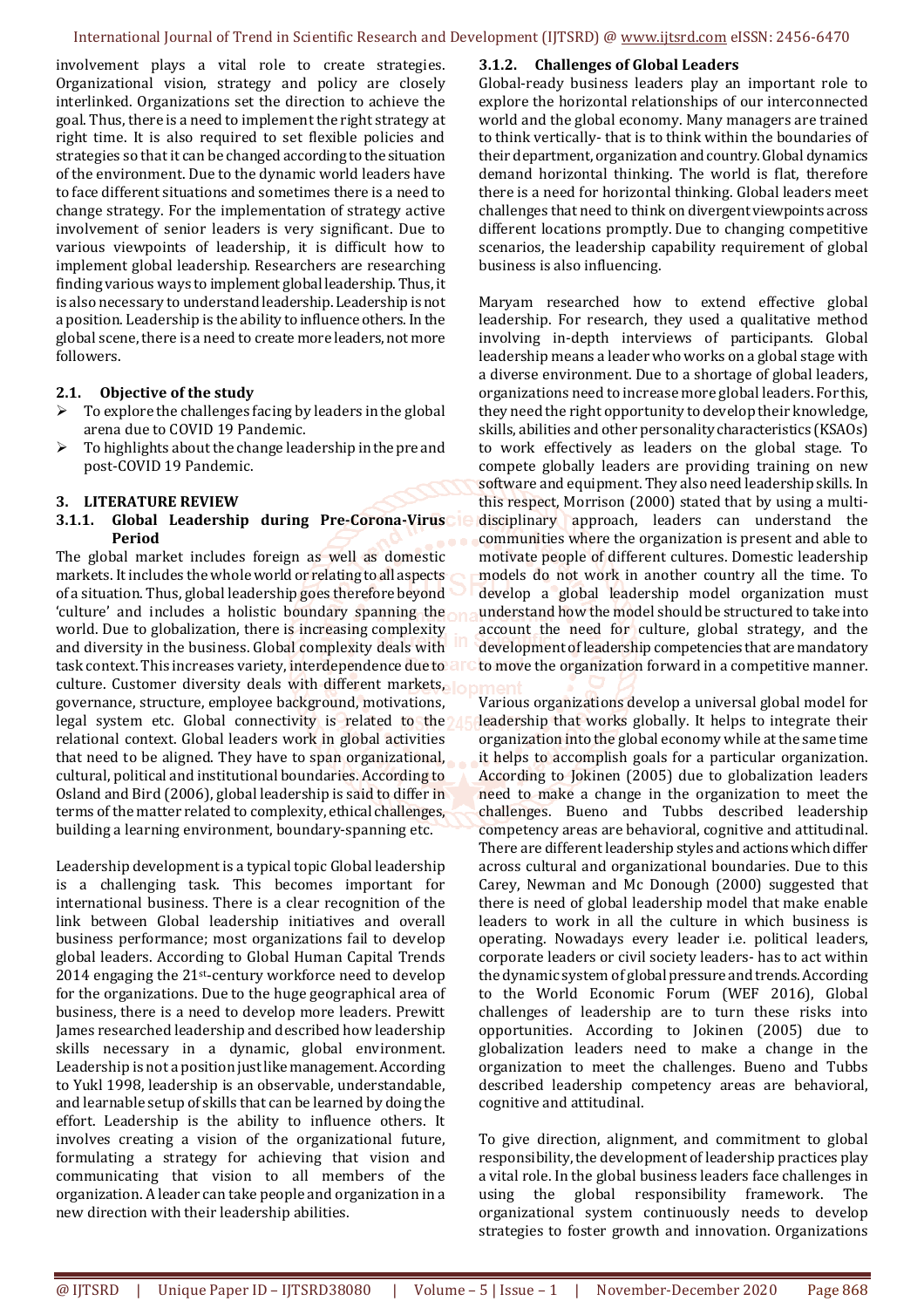need to create a vision for global responsibility in their values, core business strengths and demands. They need to develop a strategy that enables business opportunity and environmental good. They also need to develop specific policies that support the strategy. The elements of vision, strategy and policy are closely interlinked thus it takes flexibility and continuity to set new directions effectively. Flexibility is required to develop policies and strategies so that the challenges of a dynamic environment can be dealt with effectively in every wake of business.

#### **3.1.3. Global Leadership during COVID 19 Pandemic**

Various challenges are facing by the global leaders during the covid 19 pandemics. The business organization needs to balance the work with the comforts of the leaders. Before March 16, organizations were thinking and observing about coronavirus crisis but the business working was as usual. After the government order, stay-at-home everyone changed their priorities. The primary concern was the safety of employees, colleagues, customers and their families. Create a normal life is the biggest challenge for leaders. For this they should have to mentally and emotionally strong. To manage the organizational system, they should have to understand the situation and search for the best alternative for the proper flow of work.

To build global responsibility, a company needs a long-term vision. This vision should be rooted in the core business of the firm. During COVID 19 uncertainty in the business increased. There is a need to take into account the strengths of the business and focuses and knows the demands of a variety of stakeholders. The vision is a joint effort that takes into account the demands and knowledge of its leadership team across the globe. Creating a vision helps organizations to develop the right policies and strategy and prioritize the activities that are undertaken by it. By creating a globally responsible vision strategies are developed to achieve it. The need arises to develop two types of strategies. There is an urgent need to have a short-term strategy to check this pandemic. And, the long-term strategy is to prepare plans ready to struggle with this kind of pandemics in the future. Strategies are developed to gain opportunity, social good, environmental protection and to achieve long-term goals. Specific policies are developed to support global responsibility serves to link vision and strategy to the organizational system and day-day operations.

Due to a dynamic work environment, new rules and systems works and processes should link together. Organizations utilize a process of small but steady steps towards the achievement of key goals. Formal vision statements, strategies and policies don't need to precede socially responsible actions. Organizations can develop a formal strategy after getting familiar with global responsibility. The implementation of basic practices works as a push factor for global responsibility. According to demand for social responsibility drives environmental action which will encourage integration into the business model and support strategies and policies for possible direction. Top management support is very important to tackle the situation of this pandemic. Senior leaders must show active and consistent support for the implementation of strategies. Top management plays a key role in an organizational transformation. In the change development process also, top management plays a major role.

Top management and sustained commitment from executives is a continuous and strategic re-orientation effort. Changes can also be brought up from the bottom up but top management support is very important. Top management creates visibility and awareness of global responsibility inside the company and doing the hard effort. When top management has to face challenges then, they are doing an effort to reduce cost and risk and always making effort to overcome difficulties with sustained stakeholder engagement. Due to the increasing complexity in business, there is a requirement for leaders who can cope with such situations. Nowadays there is increasing globalization and demanding customers which increased risk and opportunities.

Thus, organizational leaders work well to overcome any type of difficult situation. Global responsibility is adopted by leaders to deal with various challenges of business, especially during the pandemic period. Corporate responsibility and sustainability are the new ways to gain a competitive advantage. For the growth and innovation in today's globally responsible leadership organizations are focusing on how to gain a competitive advantage. Thus, there is a need for alignment of visions and goals between leaders and organizations. For this, there is need of configuration of resources, decision making criteria, stakeholder engagement, development of supporting policies and development of globally responsible mindsets. To face these challenges leaders, need to do in a new way. Global responsibility can be described as corporate social responsibility, sustainability, corporate citizenship, corporate stewardship and the triple bottom line (peopleplanet-profit.). Global responsibility suggests the business has a duty and strategic interest in innovation and in integrating the interest of stakeholders. Therefore, to cope in such a terrible situation and compete in the business environment, strategic planning and implementation are required.

# **4. Research Methodology**

The purpose of this research is to explore the challenges facing by leaders in the global arena due to COVID 19 Pandemic. This is an exploratory research paper. For the study, various secondary qualitative data has been used from articles, journals, books, and online sources.

#### **5. Findings**

Challenges facing by leaders in the global arena due to COVID 19 Pandemic are:

- $\triangleright$  Challenge is to balance the work with the comfort of leaders.
- $\triangleright$  Create normal life normalcy may be the most challenging job of a leader.
- $\triangleright$  Mentally and emotionally strong.
- > Consistent communication.
- $\triangleright$  Accept the flow of new ideas in the organization.
- $\triangleright$  Search Solutions and alternatives to work.
- $\triangleright$  Think from different perspectives.
- $\triangleright$  Stay adaptive and communicative.
- $\triangleright$  There is the challenge of how to maintain visibility and influence in the organization with limited interaction.
- There is an urgent need to have a short-term strategy to check this pandemic.
- The long-term strategy is to prepare plans ready to combat this kind of pandemics in the future.